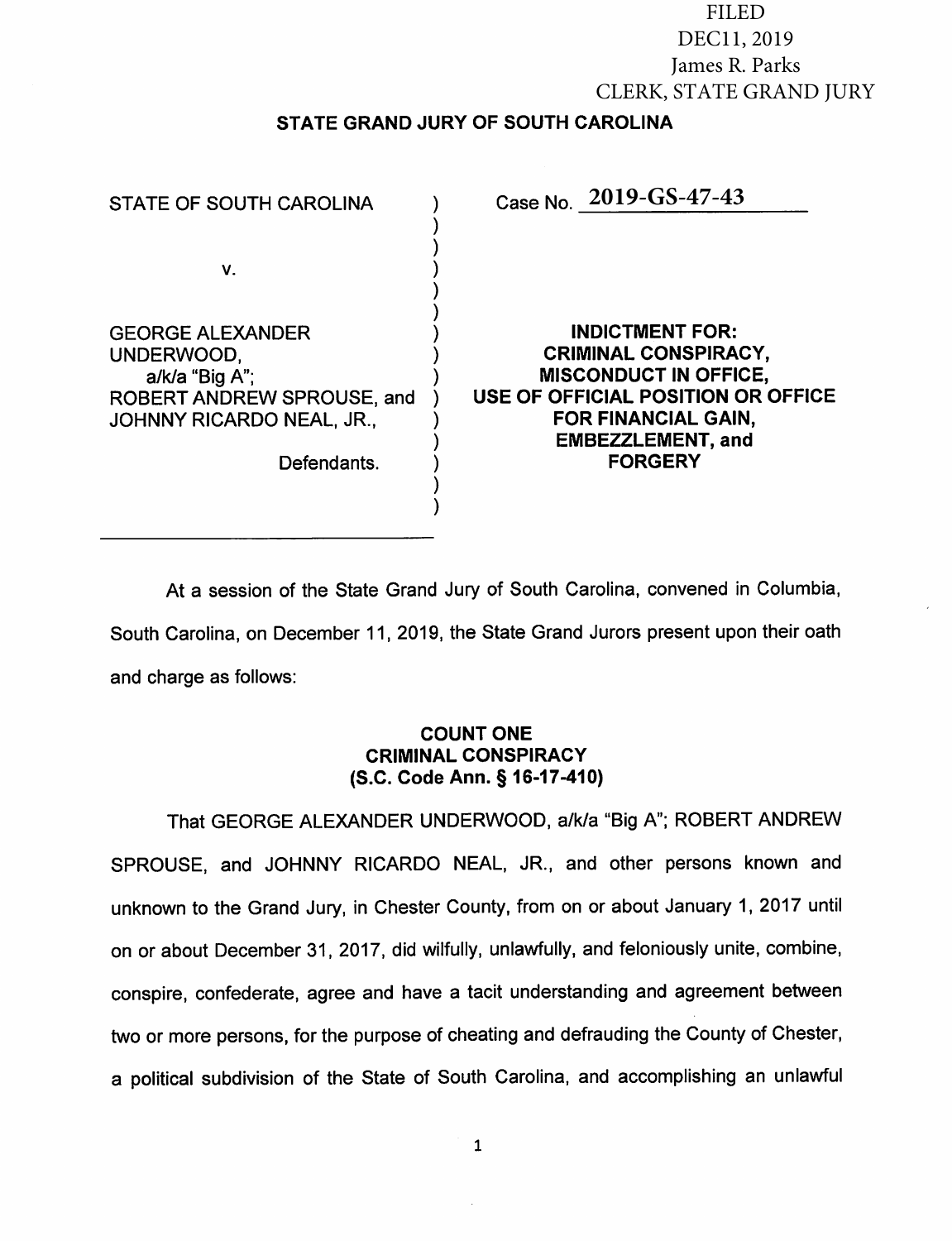object or lawful object by unlawful means, including but not limited to violations of common law misconduct in office, § 16-13-210, and § 8-13-700, to wit:

While UNDERWOOD was the elected Sheriff of Chester County and SPROUSE and NEAL were supervisory Deputy Sheriffs of Chester County, UNDERWOOD, SPROUSE, and NEAL did combine and. conspire to spend all or part of the workday and direct other deputies and staff to spend all or part of their workdays while on duty and being paid by the county, to construct improvements to <sup>a</sup> barn on UNDERWOOD'S property, and to do other work for the persona<sup>l</sup> benefit of UNDERWOOD.

All in violation of Section 16-17-410 of the Code of Laws of South Carolina, and such conduct involving public corruption and arising out of or in connection with <sup>a</sup> crime involving public corruption and such conduct not having been authorized by law.

Against the peace and dignity of this State and contrary to the law in such case made and provided.

## COUNT TWO MISCONDUCT IN OFFICE Common Law

That GEORGE ALEXANDER UNDERWOOD, a/k/a "Big A"; in Chester County, from on or about January 1, <sup>2017</sup> until on or about December 31, 2017, and while the elected Sheriff of Chester County, <sup>a</sup> public official, did willfully and dishonestly fail to properly and faithfully discharge the duties of his public office imposed upon him by law; to wit:

While Sheriff, UNDERWOOD spent time during the regular workday, and did have subordinate deputies and sheriffs office staff spend time during their regular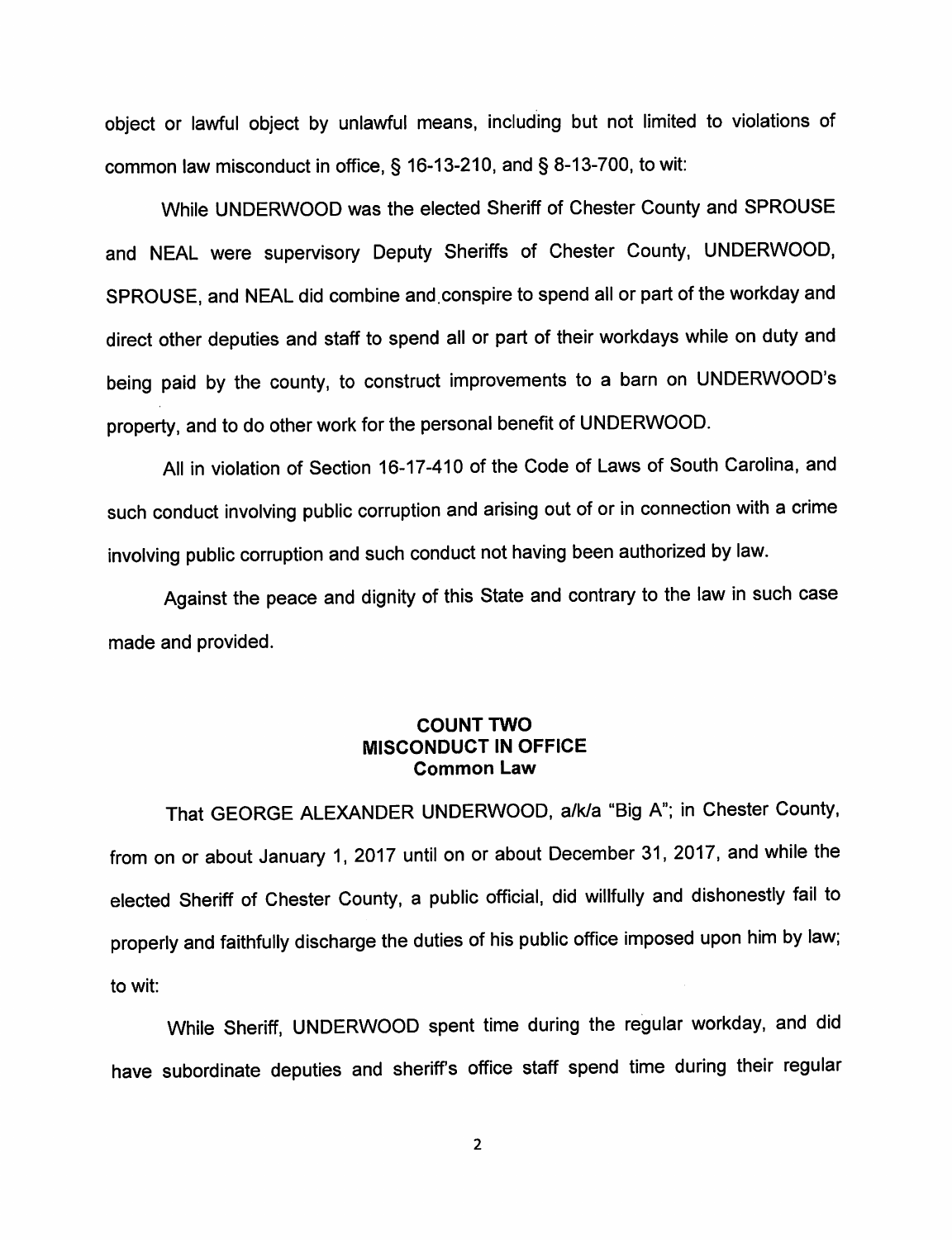workdays while on duty and being paid by the county, constructing improvements to UNDERWOOD'S barn and doing other work for UNDERWOOD'S personal benefit or on UNDERWOOD'S personal property. Therefore, UNDERWOOD did, by malfeasance, misfeasance, and nonfeasance, commit acts and omissions in breach of his duty of good faith, honesty, and accountability to the public.

All in violation of the Common Law of South Carolina, and such conduct involving public corruption and arising out of or in connection with <sup>a</sup> crime involving public corruption and such conduct not having been authorized by law.

Against the peace and dignity of this State and contrary to the law in such case made and provided.

### COUNT THREE USE OF OFFICIAL POSITION OR OFFICE FOR FINANCIAL GAIN ETHICS ACT VIOLATION (S.C. Code Ann. § 8-13-700)

That from on or about January 1, 2017 until on or about December 31, 2017, GEORGE ALEXANDER UNDERWOOD, a/k/a "Big A", did, in Chester County, while the elected Sheriff of Chester County, knowingly use his official office, membership, or employment to obtain an economic interest for himself; to wit:

UNDERWOOD used his position as elected Sheriff of Chester County to get free labor performed on his personal property and for his personal benefit by subordinate deputies and staff who depended on UNDERWOOD'S good graces for their continued employment. From this activity UNDERWOOD received an economic benefit distinct from that of the general public of more than fifty dollars.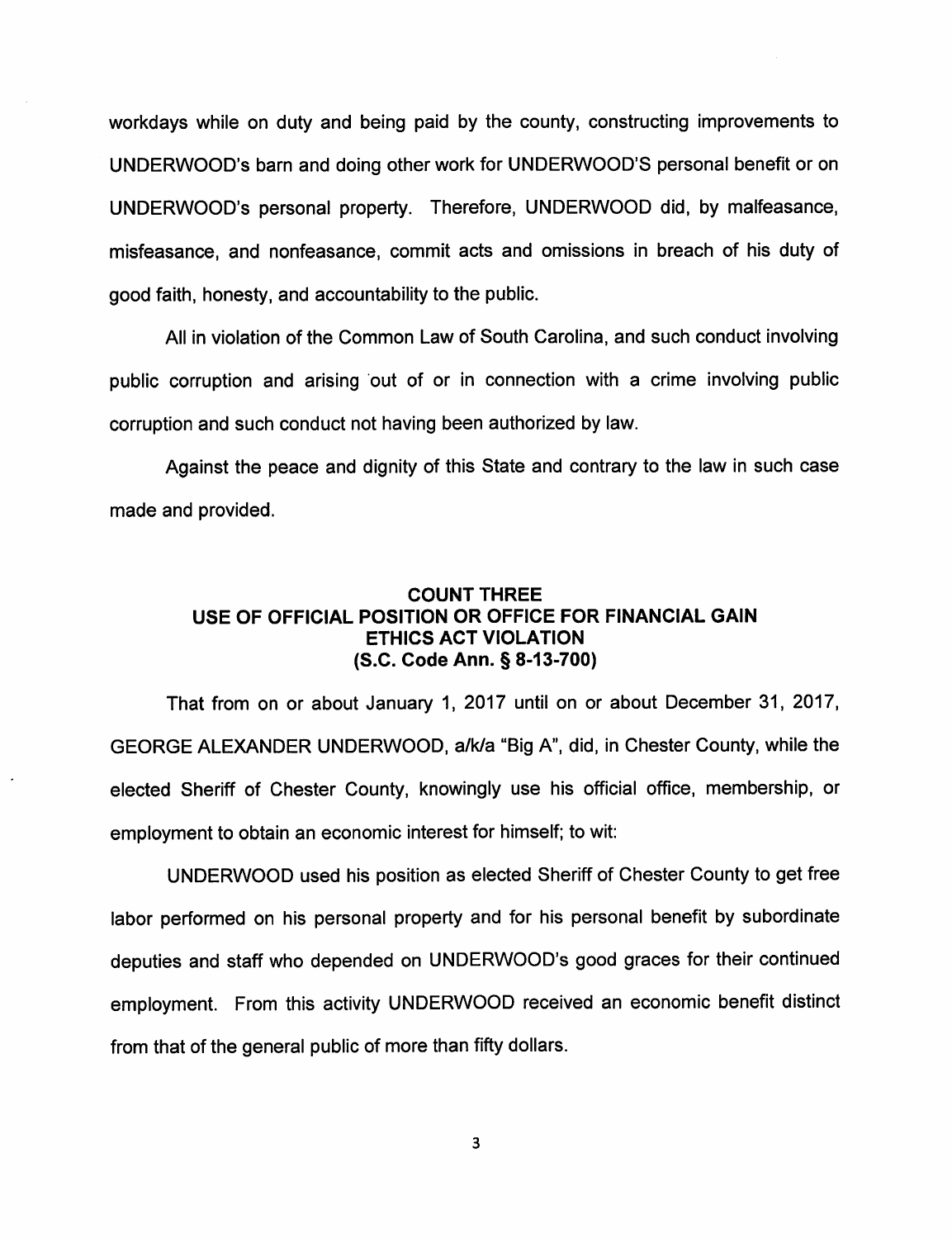This done in violation of the §8-13-700 of the Code of Laws of South Carolina; such conduct involving public corruption and arising out of or in connection with <sup>a</sup> crime involving public corruption and such conduct not having been authorized by law.

Against the peace and dignity of this State and contrary to the law in such case made and provided.

## COUNT FOUR EMBEZZLEMENT S.C. Code Ann. § 16-13-210

That GEORGE ALEXANDER UNDERWOOD, a/k/a "Big A", in Chester County, on or about January 1, 2017 until on or about December 31, 2017, while UNDERWOOD, as the elected Sheriff of Chester County, was responsible for the safekeeping, transfer and disbursement of public funds, did embezzle and convert to his own use ten thousand dollars or more (\$10,000) of the public funds, with the intention to defraud the citizens of Chester County, to wit:

While Sheriff of Chester County, and thus responsible for the funds entrusted to him for operation of necessary police services as well as for the employment of the deputies and staff subordinate to him, UNDERWOOD did have Sheriffs Office deputies and staff performing services for him and on his property for his personal benefit during the work hours of those deputies and staff, and thus did convert to his own use the wages paid from public funds to those deputies and staff.

All in violation of section 16-13-210 of the South Carolina Code of Laws, and such conduct involving public corruption or arising out of or in connection with <sup>a</sup> crime involving public corruption and such conduct having not been authorized by law.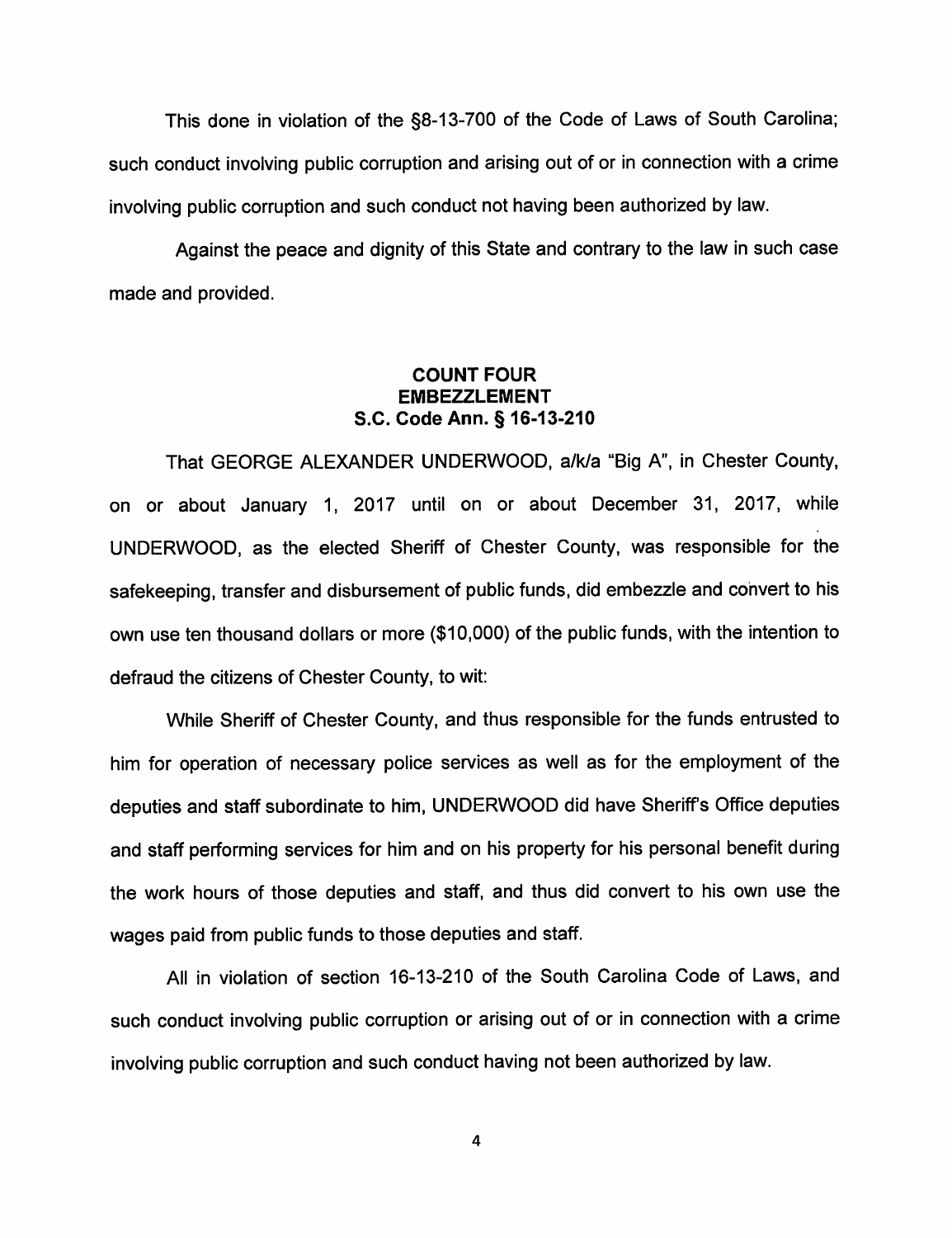Against the peace and dignity of this State and contrary to the law in such case made and provided.

## COUNT FIVE CRIMINAL CONSPIRACY (S.C. Code Ann. § 16-17-410)

That GEORGE ALEXANDER UNDERWOOD, a/k/a "Big A"; and ROBERT ANDREW SPROUSE, and other persons known and unknown to the Grand Jury, in Chester County, on or about some time in April 2017, did wilfully, unlawfully, and feloniously unite, combine, conspire, confederate, agree and have <sup>a</sup> tacit understanding and agreemen<sup>t</sup> between two or more persons, for the purpose of cheating and defrauding the County of Chester, <sup>a</sup> political subdivision of the State of South Carolina, and accomplishing an unlawful object or lawful object by unlawful means, including but not limited to violations of common law misconduct in office, § 16-13-10, and § 16-13- 210, to wit:

While UNDERWOOD was the elected Sheriff of Chester County and SPROUSE was the supervisory Chief Deputy Sheriff of Chester County, UNDERWOOD and SPROUSE did combine and conspire to have public funds of Chester County be spent to pay for each of their spouse's travel expenses for <sup>a</sup> trip to <sup>a</sup> police conference in Reno, Nevada.

All in violation of Section 16-17-410 of the Code of Laws of South Carolina, and such conduct involving public corruption and arising out of or in connection with <sup>a</sup> crime involving public corruption and such conduct not having been authorized by law.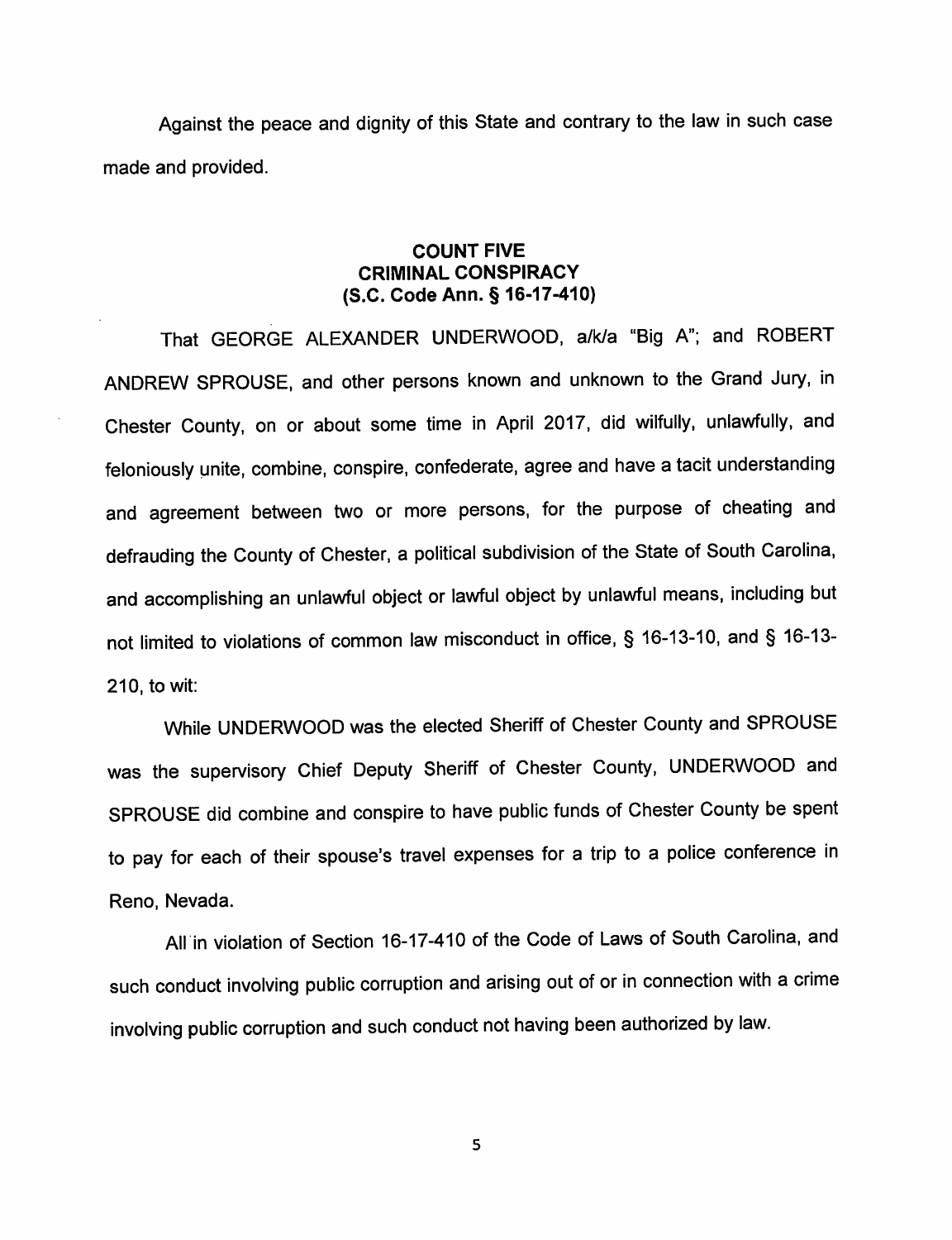Against the peace and dignity of this State and contrary to the law in such case made and provided.

## COUNT SIX **EMBEZZLEMENT** S.C. Code Ann. § 16-13-210

That GEORGE ALEXANDER UNDERWOOD, a/k/a "Big A", in Chester County, on or about some time in April of 2017, while UNDERWOOD, as the elected Sheriff of Chester County, was responsible for the safekeeping, transfer and disbursement of public funds, did embezzle and convert to his own use less than ten thousand dollars (\$10,000) of the public funds, with the intention to defraud the citizens of Chester County, to wit:

While Sheriff, UNDERWOOD did obtain payment from the public funds of Chester County for travel expenses of his spouse for <sup>a</sup> trip to <sup>a</sup> police conference in Reno, Nevada, and such an expenditure was an improper persona<sup>l</sup> use of public money.

All in violation of section 16-13-210 of the South Carolina Code of Laws, as amended; and such conduct involving public corruption or arising out of or in connection with <sup>a</sup> crime involving public corruption and such conduct having not been authorized by law.

Against the peace and dignity of this State and contrary to the law in such case made and provided.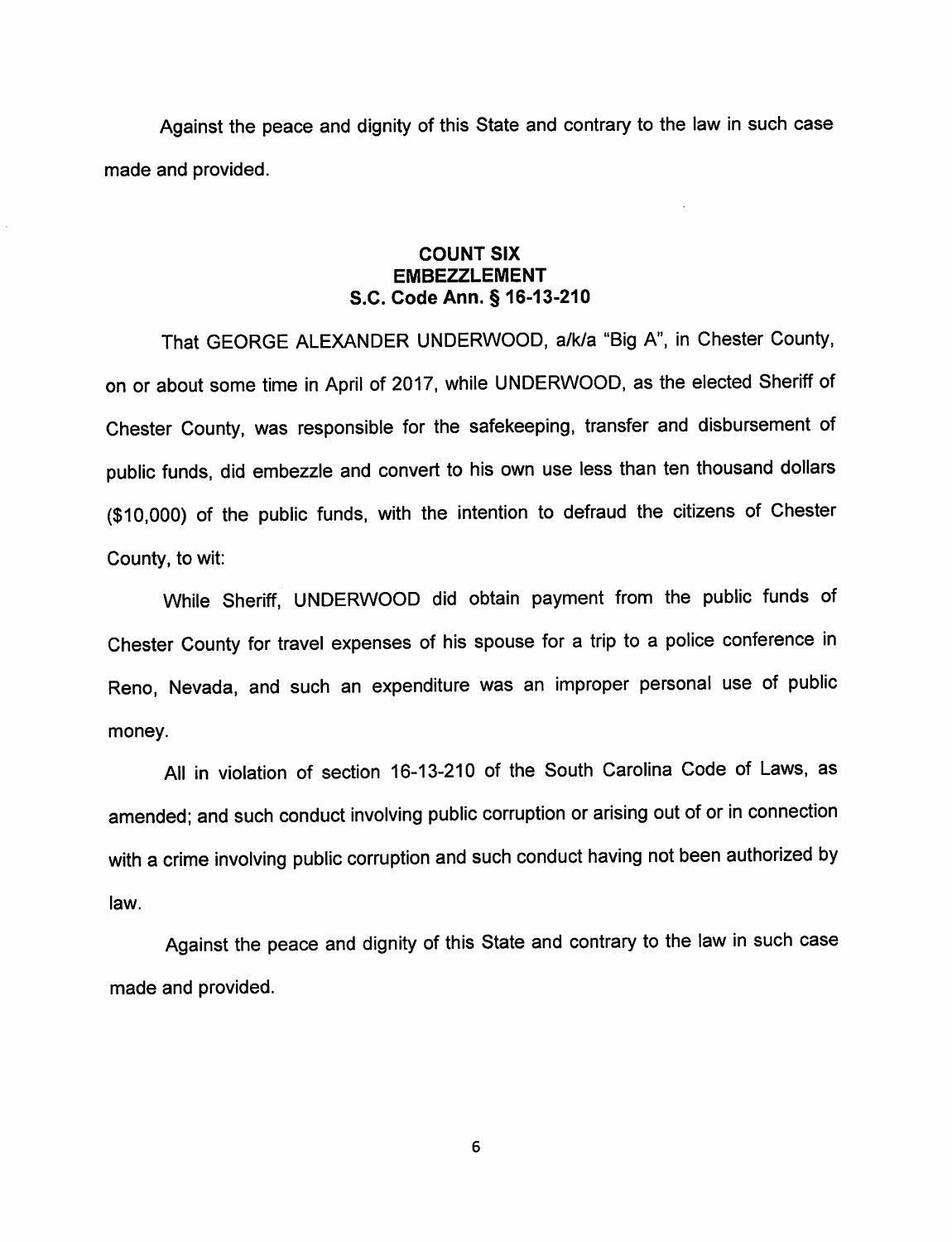### COUNT SEVEN EMBEZZLEMENT S.C. Code Ann. § 16-13-210

That ROBERT ANDREW SPROUSE, in Chester County, on or about some time in April of 2017, while SPROUSE, as the Chief Deputy Sheriff of Chester County, was responsible for the safekeeping, transfer and disbursement of public funds, did embezzle and convert to his own use less than ten thousand dollars (\$10,000) of the public funds, with the intention to defraud the citizens of Chester County, to wit:

While Chief Deputy Sheriff of Chester County, SPROUSE did obtain payment from the public funds of Chester County for travel expenses of his spouse for <sup>a</sup> trip to <sup>a</sup> police conference to Reno, Nevada, and such an expenditure was an improper persona<sup>l</sup> use of public money.

All in violation of section 16-13-210 of the South Carolina Code of Laws, and such conduct involving public corruption or arising out of or in connection with <sup>a</sup> crime involving public corruption and such conduct having not been authorized by law.

Against the peace and dignity of this State and contrary to the law in such case made and provided.

## COUNT EIGHT **FORGERY** S.C. Code Ann. § 16-13-10

That GEORGE ALEXANDER UNDERWOOD, a/k/a "Big A", in Chester County, on or about some time in April of 2017, did wilfully, unlawfully, and feloniously, falsely make, forge, or counterfeit any writing or instrument of writing; and did cause or procure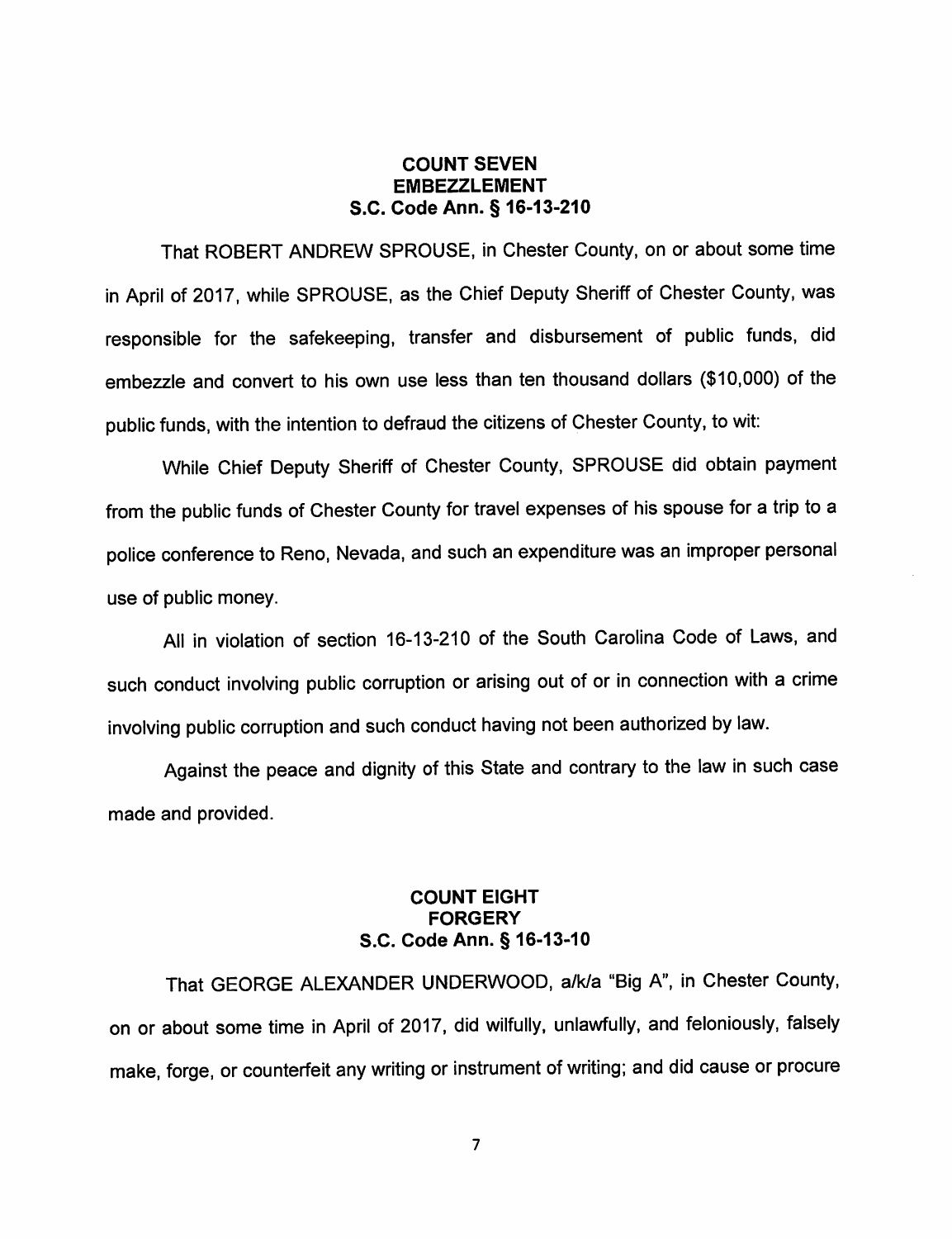to be falsely made, forged, or counterfeited any writing or instrument of writing; and did wilfully act or assist in the false making, forging, or counterfeiting of any writing or instrument of writing; and did utter or publish as true any false, forged, or counterfeited writing or instrument of writing; and did willingly act or assist in any of the above, with an intention to defraud any person; to wit:

UNDERWOOD did cause and procure an altered Expedia receipt for airline travel to be submitted to the Chester County finance offices for authorization of payment, when the receipt was altered to remove any reference to the fact that it included payment for approximately \$2600 in expenses for UNDERWOOD'S wife and the wife of his Chief Deputy.

All in violation of section 16-13-10 of the South Carolina Code of Laws, and such conduct involving public corruption or arising out of or in connection with <sup>a</sup> crime involving public corruption and such conduct having not been authorized by law.

Against the peace and dignity of this State and contrary to the law in such case made and provided.

## COUNT NINE FORGERY S.C. Code Ann. § 16-13-10

That ROBERT ANDREW SPROUSE, in Chester County, on or about some time in April of 2017, did wilfully, unlawfully, and feloniously, falsely make, forge, or counterfeit any writing or instrument of writing; and did cause or procure to be falsely made, forged, or counterfeited any writing or instrument of writing; and did wilfully act or assist in the false making, forging, or counterfeiting of any writing or instrument of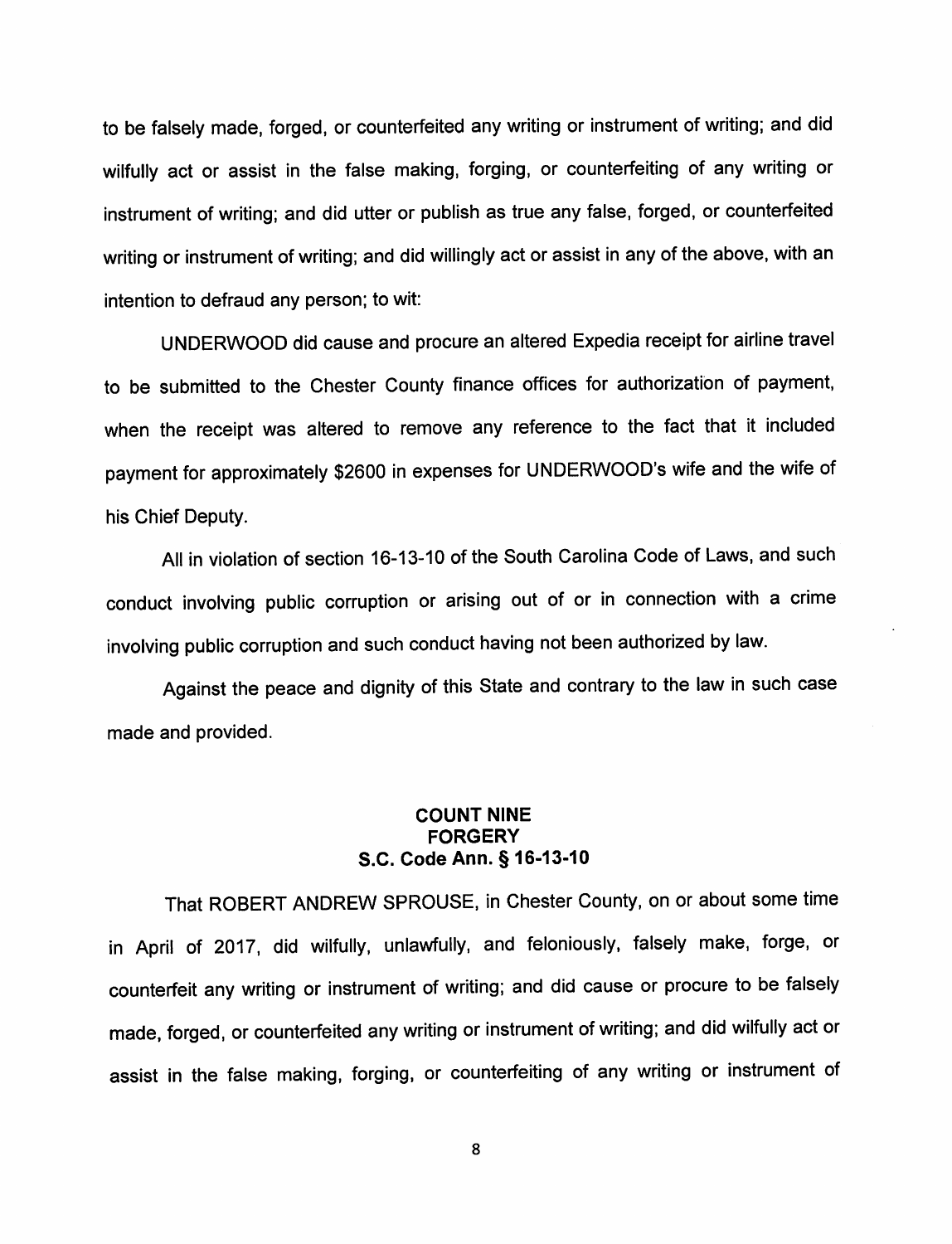writing; and did utter or publish as true any false, forged, or counterfeited writing or instrument of writing; and did willingly act or assist in any of the above, with an intention to defraud any person; to wit:

SPROUSE did cause and procure an altered Expedia receipt for airline travel to be submitted to the Chester County finance offices for authorization of payment, when the receipt was altered to remove any reference to the fact that it included payment for approximately \$2600 in expenses for his wife and the wife of the Sheriff Underwood.

All in violation of section 16-13-10 of the South Carolina Code of Laws, and such conduct involving public corruption or arising out of or in connection with <sup>a</sup> crime involving public corruption and such conduct having not been authorized by law.

Against the peace and dignity of this State and contrary to the law in such case made and provided.

## COUNT TEN MISCONDUCT IN OFFICE Common Law

That GEORGE ALEXANDER UNDERWOOD, a/k/a "Big A"; in Chester County, on or about some time in April of 2017, and while the elected Sheriff of Chester County, <sup>a</sup> public official, did willfully and dishonestly fail to properly and faithfully discharge the duties of his public office imposed upon him by law; to wit:

While Sheriff, UNDERWOOD did cause the county to pay for unauthorized travel expenses for his wife and his Chief Deputy's wife, for his persona<sup>l</sup> benefit and the persona<sup>l</sup> benefit of his Chief Deputy. Therefore, UNDERWOOD did, by malfeasance,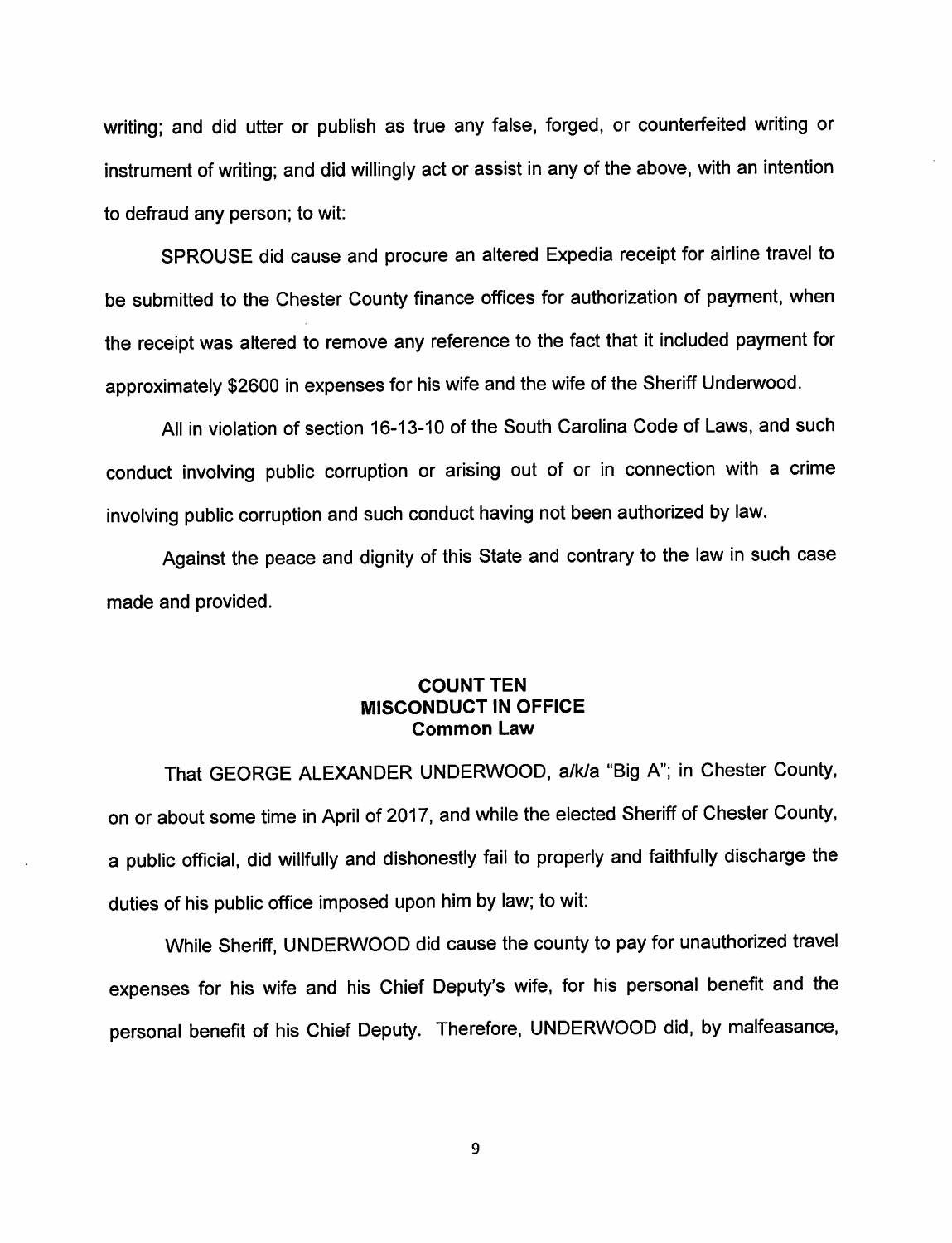misfeasance, and nonfeasance, commit acts and omissions in breach of his duty of good faith, honesty, and accountability to the public.

All in violation of the Common Law of South Carolina, and such conduct involving public corruption and arising out of or in connection with <sup>a</sup> crime involving public corruption and such conduct not having been authorized by law.

Against the peace and dignity of this State and contrary to the law in such case made and provided.

## COUNT ELEVEN MISCONDUCT IN OFFICE Common Law

That ROBERT ANDREW SPROUSE, in Chester County, on or about some time in April of 2017, and while the Chief Deputy Sheriff of Chester County, <sup>a</sup> public official, did willfully and dishonestly fail to properly and faithfully discharge the duties of his public office imposed upon him by law; to wit:

While Chief Deputy Sheriff, SPROUSE did cause the county to pay for unauthorized travel expenses for his wife and the Sheriff's wife, for his persona<sup>l</sup> benefit and the personal benefit of Sheriff Underwood. Therefore, SPROUSE did, by malfeasance, misfeasance, and nonfeasance, commit acts and omissions in breach of his duty of good faith, honesty, and accountability to the public.

All in violation of the Common Law of South Carolina, and such conduct involving public corruption and arising out of or in connection with <sup>a</sup> crime involving public corruption and such conduct not having been authorized by law.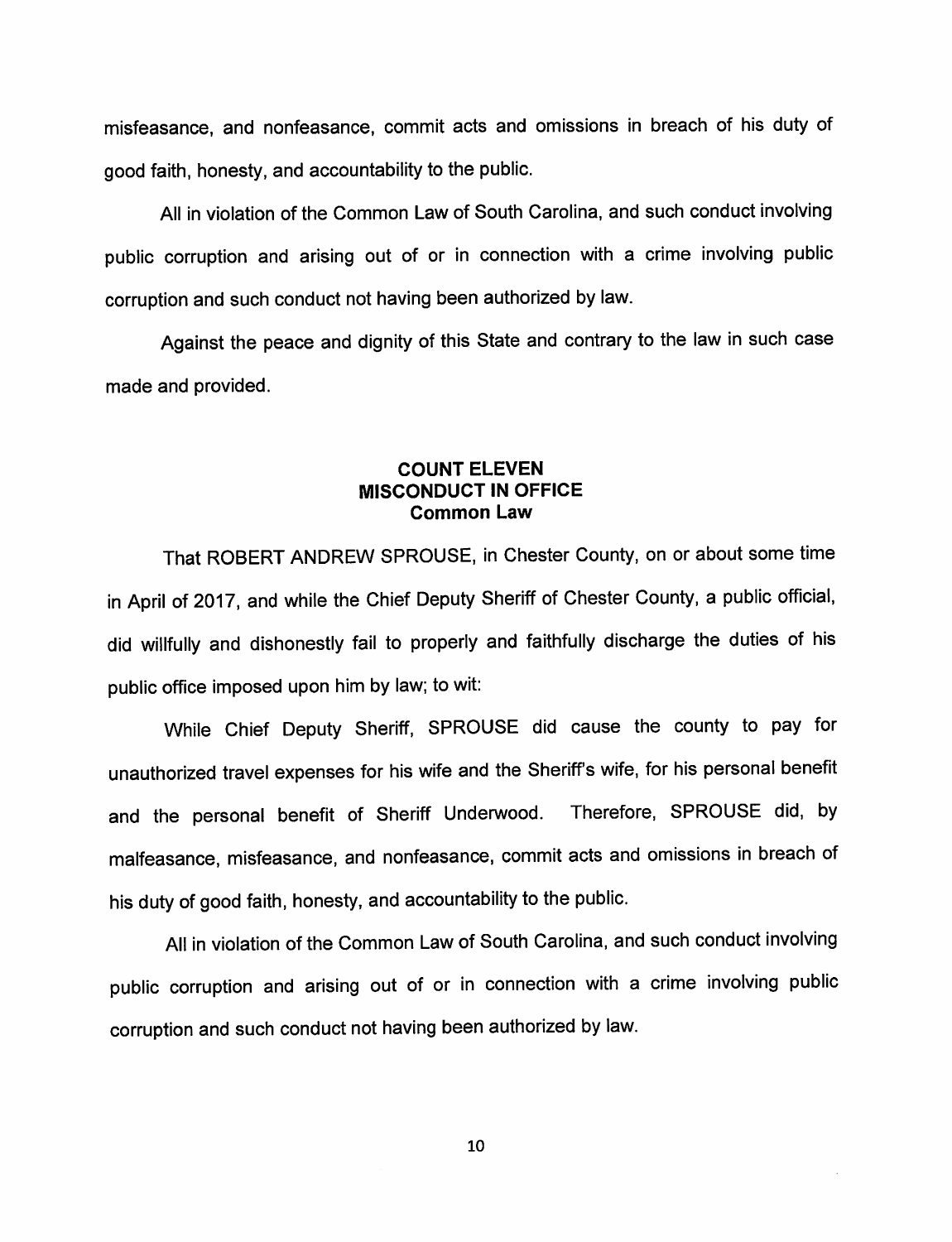Against the peace and dignity of this State and contrary to the law in such case made and provided.

### COUNT TWELVE MISCONDUCT IN OFFICE Common Law

That GEORGE ALEXANDER UNDERWOOD, a/k/a "Big A"; in Chester County, on or about January 1, <sup>2015</sup> until on or about December 31, 2017, and while the elected Sheriff of Chester County, <sup>a</sup> public official, did willfully and dishonestly fail to properly and faithfully discharge the duties of his public office imposed upon him by law; to wit:

While Sheriff, UNDERWOOD did cause payment from other entities and businesses for off-duty but official police security work to be routed through <sup>a</sup> Chester County detention center account in order to avoid oversight, withholding, and taxes, and did personally receive money routed through this account for off-duty security work he did not in fact do, including money that had been invoiced to the other entity or business for the work of subordinate officers that instead was paid to Sheriff UNDERWOOD. Therefore, UNDERWOOD did, by malfeasance, misfeasance, and nonfeasance, commit acts and omissions in breach of his duty of good faith, honesty, and accountability to the public.

All in violation of the Common Law of South Carolina, and such conduct involving public corruption and arising out of or in connection with <sup>a</sup> crime involving public corruption and such conduct not having been authorized by law.

Against the peace and dignity of this State and contrary to the law in such case made and provided.

li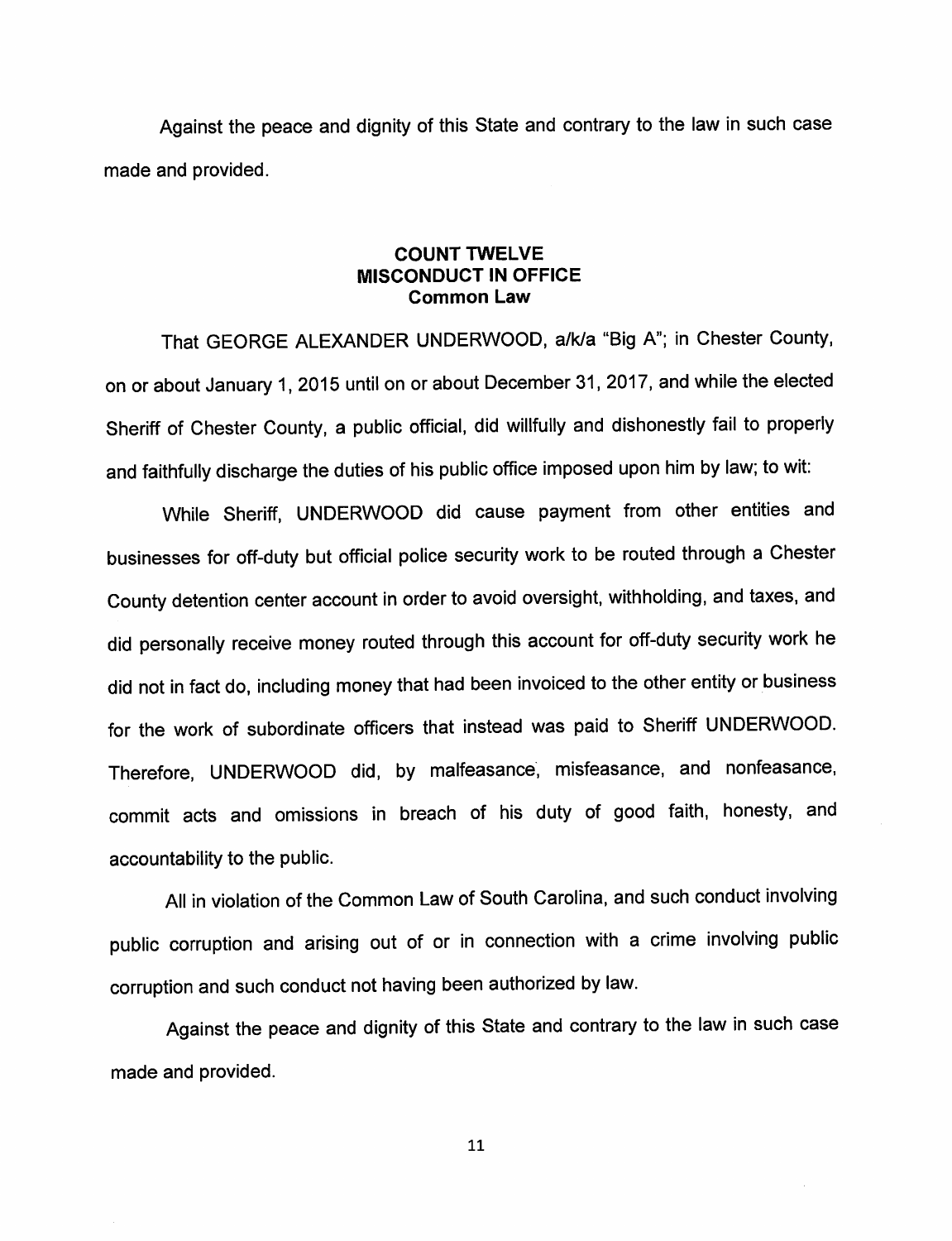### COUNT THIRTEEN MISCONDUCT IN OFFICE Common Law

That JOHNNY RICARDO NEAL, JR.; in Chester County, on or about January <sup>1</sup> <sup>2015</sup> until on or about December 31, 2017, and while the <sup>a</sup> sheriffs deputy in Chester County, <sup>a</sup> public official, did willfully and dishonestly fail to properly and faithfully discharge the duties of his public office imposed upon him by law; to wit:

NEAL did personally receive money routed through this account for off-duty security work he did not in fact do, including money that had been invoiced to the other entity or business for the work of subordinate officers that instead was paid to him. Therefore, NEAL did, by malfeasance, misfeasance, and nonfeasance, commit acts and omissions in breach of his duty of good faith, honesty, and accountability to the public.

All in violation of the Common Law of South Carolina, and such conduct involving public corruption and arising out of or in connection with <sup>a</sup> crime involving public corruption and such conduct not having been authorized by law.

Against the peace and dignity of this State and contrary to the law in such case made and provided.

## COUNT FOURTEEN USE OF OFFICIAL POSITION OR OFFICE FOR FINANCIAL GAIN ETHICS ACT VIOLATION (S.C. Code Ann. § 8-13-700)

That on or about January 1, <sup>2015</sup> until on or about December 31, <sup>2017</sup> GEORGE ALEXANDER UNDERWOOD, a/k/a "Big A", did, in Chester County, while the elected Sheriff of Chester County, knowingly use his official office, membership, or employment to obtain an economic interest for himself; to wit: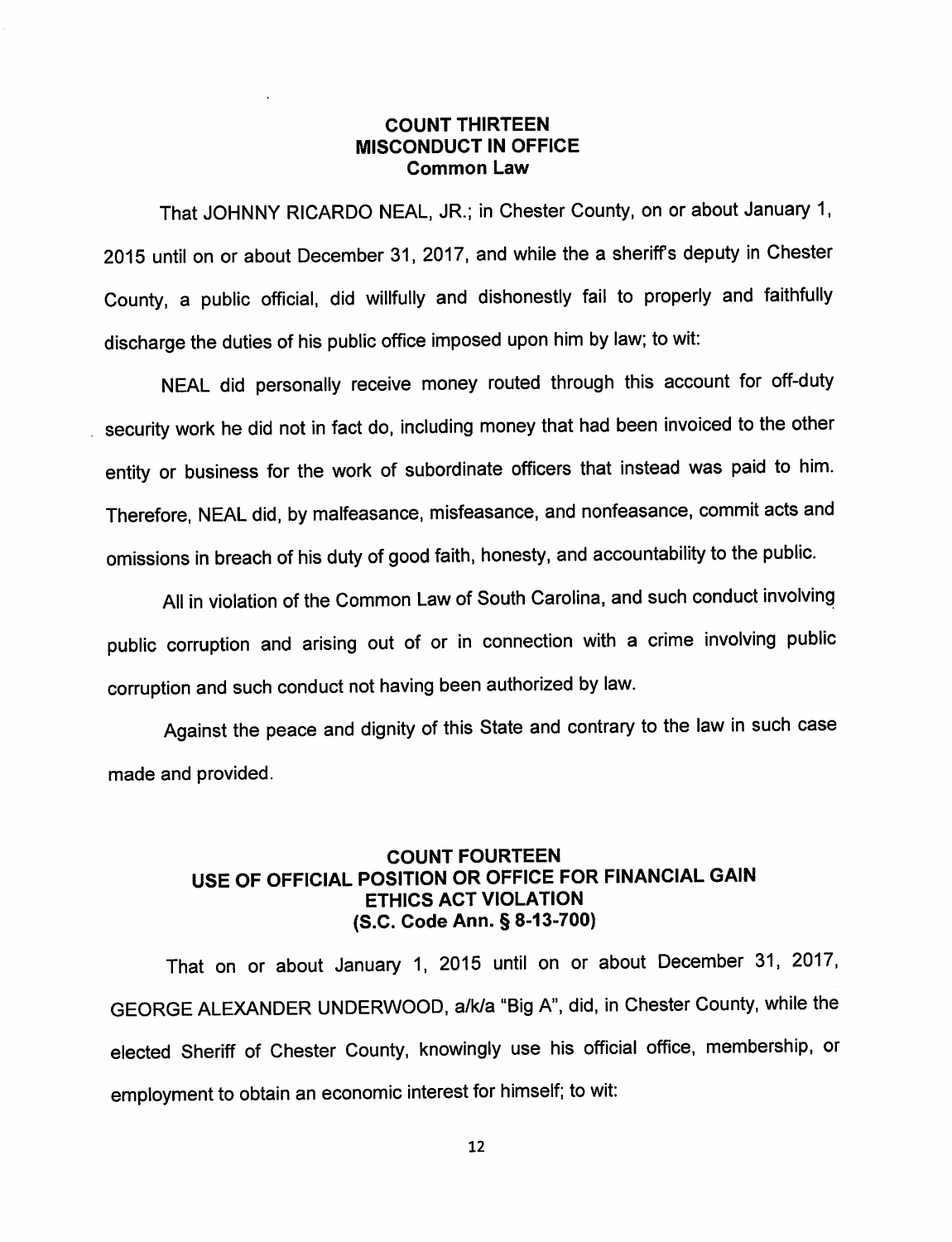UNDERWOOD received money for off-duty but official police security work that he did not in fact do, including money that he received instead of the subordinate officers for whose work the business or entity had actually been invoiced. From this activity UNDERWOOD received an economic benefit distinct from that of the genera<sup>l</sup> public of more than fifty dollars.

This done in violation of the §8-13-720 of the Code of Laws of South Carolina; such conduct involving public corruption and arising out of or in connection with <sup>a</sup> crime involving public corruption and such conduct not having been authorized by law.

Against the peace and dignity of this State and contrary to the law in such case made and provided.

## COUNT FIFTEEN USE OF OFFICIAL POSITION OR OFFICE FOR FINANCIAL GAIN ETHICS ACT VIOLATION (S.C. Code Ann. § 8-13-700)

That on or about January 1, <sup>2015</sup> until on or about December 31, 2017, JOHNNY RICARDO NEAL, JR., did, in Chester County, while <sup>a</sup> deputy sheriff in Chester County, knowingly use his official office, membership, or employment to obtain an economic interest for himself; to wit:

NEAL received money for off-duty but official police security work that he did not in fact do, including money that he received instead of the subordinate officers for whose work the business or entity had actually been invoiced. From this activity NEAL received an economic benefit distinct from that of the genera<sup>l</sup> public of more than fifty dollars.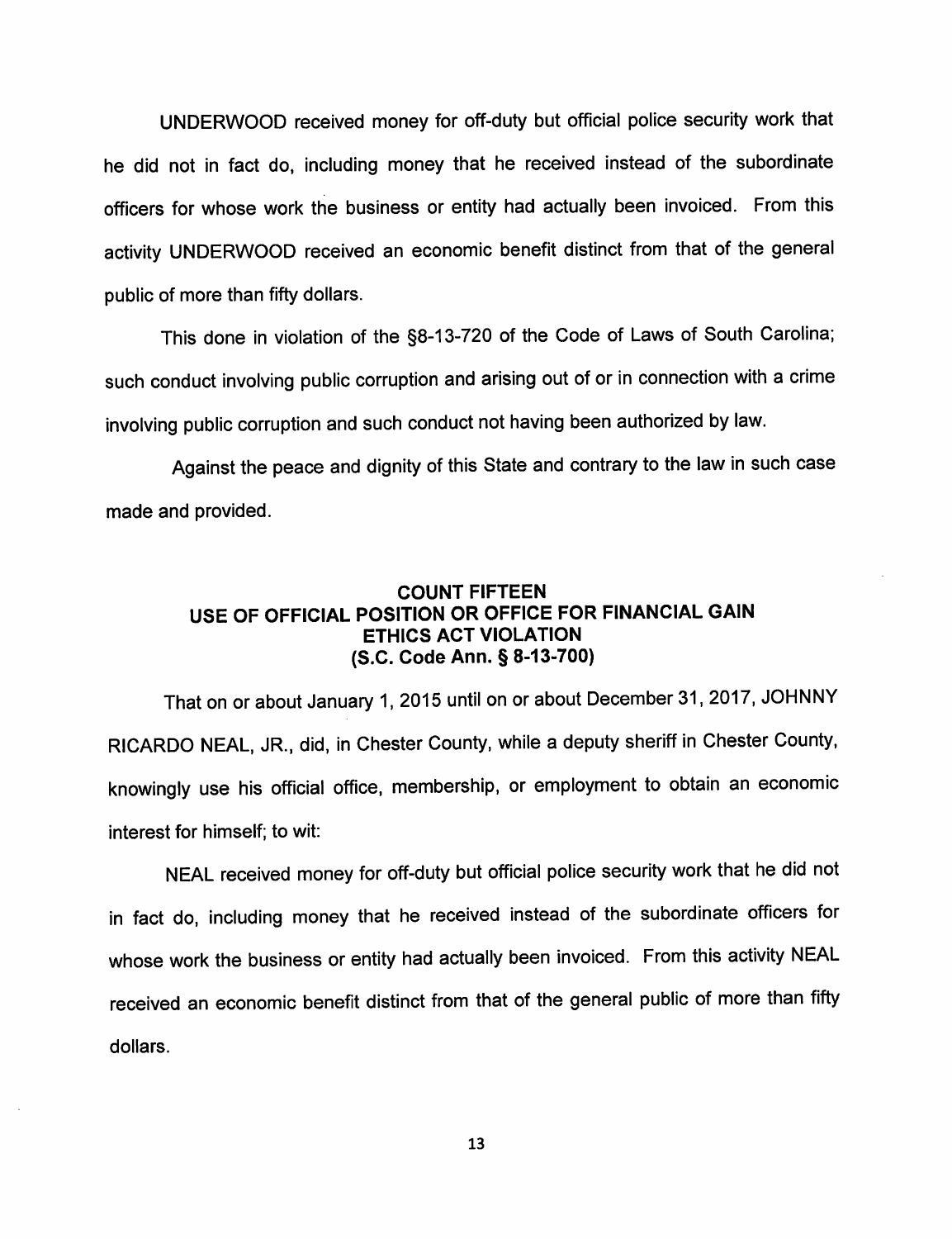This done in violation of the §8-13-720 of the Code of Laws of South Carolina; such conduct involving public corruption and arising out of or in connection with <sup>a</sup> crime involving public corruption and such conduct not having been authorized by law.

Against the peace and dignity of this State and contrary to the law in such case made and provided.

### COUNT SIXTEEN MISCONDUCT IN OFFICE Common Law

That ROBERT ANDREW SPROUSE; in Chester County, from on or about January 1, <sup>2018</sup> until on or about December 31, 2018, and while the Chief Deputy Sheriff of Chester County, <sup>a</sup> public official, did willfully and dishonestly fail to properly and faithfully discharge the duties of his public office imposed upon him by law; to wit:

While Chief Deputy Sheriff, SPROUSE did have subordinate deputies and sheriffs office staff spend time during their regular workdays while on duty and being paid by the county, constructing improvements such as <sup>a</sup> barn on his property and doing other work for his persona<sup>l</sup> benefit. Therefore, SPROUSE did, by malfeasance, misfeasance, and nonfeasance, commit acts and omissions in breach of his duty of good faith, honesty, and accountability to the public.

All in violation of the Common Law of South Carolina, and such conduct involving public corruption and arising out of or in connection with <sup>a</sup> crime involving public corruption and such conduct not having been authorized by law.

Against the peace and dignity of this State and contrary to the law in such case made and provided.

14